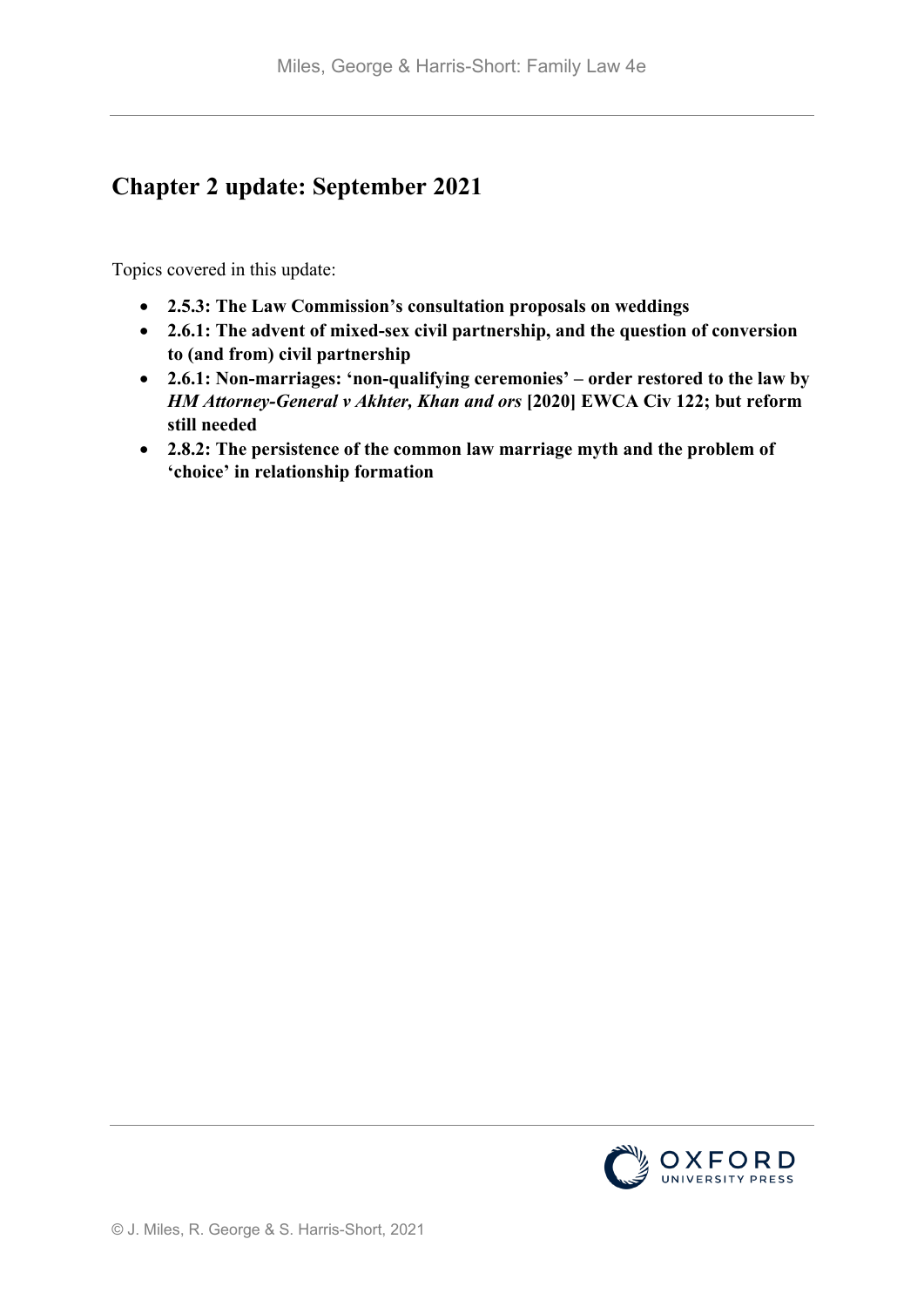## **2.5.3: The Law Commission's consultation proposals on weddings**

As we noted on pages 65-6 of the main text, the Law Commission has begun a new project examining marriage law. The terms of reference for the project, consultation paper (published in Sept 2020) and all other project documents are / will be available at [the Law Commission's](https://www.lawcom.gov.uk/project/weddings/)  [website.](https://www.lawcom.gov.uk/project/weddings/)

The Commission's project is considering the following issues:

- The legal preliminaries required before a wedding.
- The locations where weddings should be able to take place.
- Who should be legally capable of solemnizing a marriage. This includes considering how a scheme could encompass weddings conducted by non-religious belief organisations and independent celebrants. But the Commission will make no recommendations on whether new groups should be allowed to conduct legally binding weddings – that is considered to be a policy decision for Government / Parliament.
- Whether specific vows should be required in a wedding ceremony.
- How marriages should be registered.
- What should be the consequences for couples who do not comply with any formal requirements.

The Government will be considering separately:

- Interim reform to permit a relaxation of the rules regarding where civil ceremonies may be held, with a view to permitting outdoor locations to be used "whilst maintaining the requirement that venues be seemly and dignified", and
- Some limited reform relating to marriage and religious weddings, in light of recommendations made by the [Independent Sharia Review.](https://www.gov.uk/government/publications/applying-sharia-law-in-england-and-wales-independent-review)

The Covid-19 pandemic has given some of these issues heightened importance, given that, by law, wedding ceremonies for the vast majority of couples<sup>[1](#page-1-0)</sup> have to be held indoors, where risk of virus transmission is higher than in the fresh air. Indeed, literally as I type this (on 22 Sept 2020), the government has announced that wedding ceremonies and receptions will be reduced to just 15 participants (down from the previous, already very limiting, Covid rule of 30). Whilst not specifically aimed at addressing the issues arising from the pandemic, the Commission is mindful that the present situation requires that we have a marriage law that is resilient to this sort of widespread disruption / emergency situations.

# **Under the Commission's proposed scheme:**

- Civil preliminaries – applicable to all bar Anglican weddings, unless the Churches of England and Wales amend their rules to adopt the civil preliminaries – would be made simpler.

<span id="page-1-0"></span> $1$  Cf the far more flexible position of Jewish and Quaker communities.

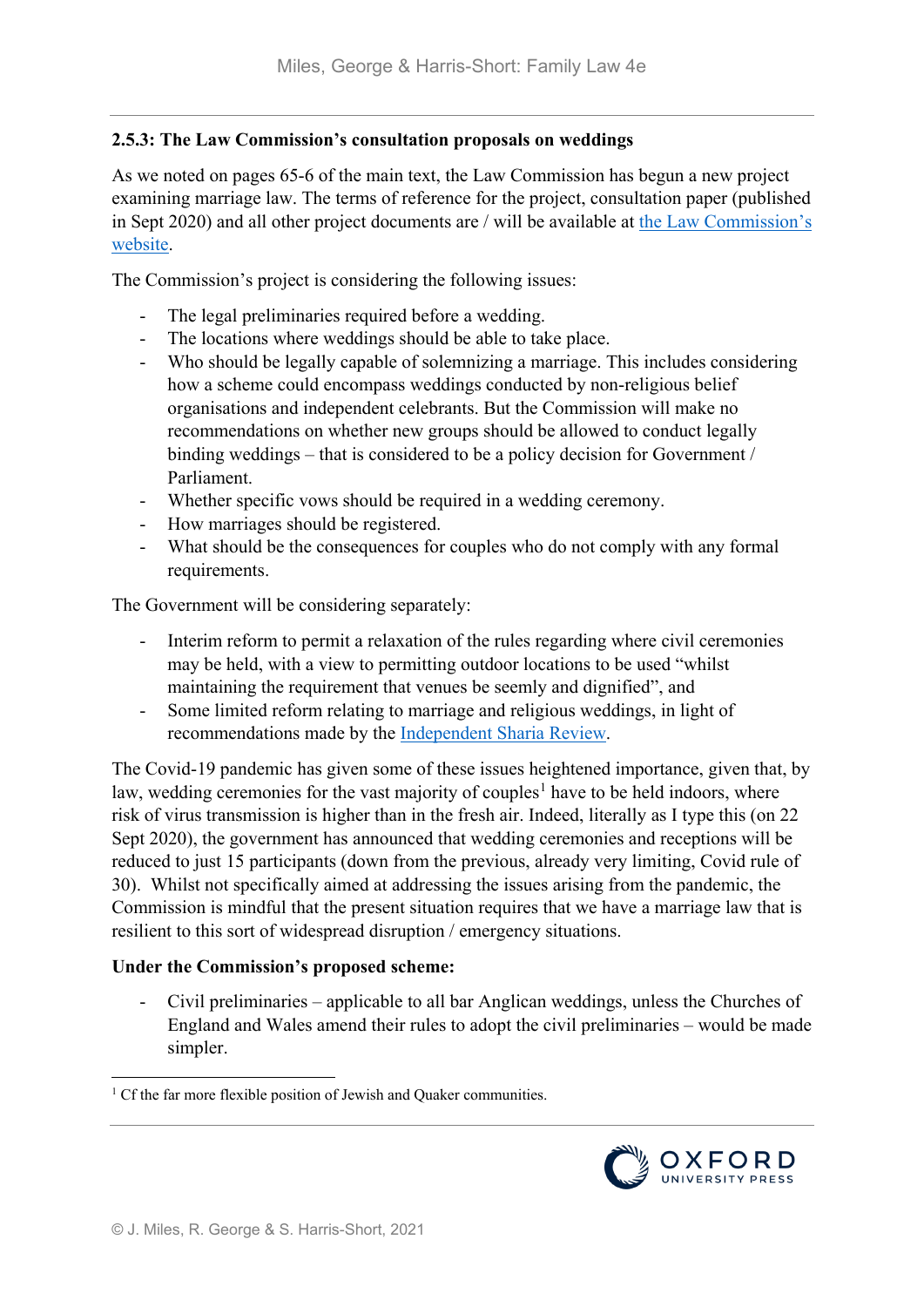- Couples would be able to give notice of their intention to marry online and to choose in which registration district to complete the preliminaries in person (so it would no longer be necessary for the couple to give notice in the place(s) where they had resided for the past seven days).
- The resulting notices of intention to marry would then be published online, rather than in the form of hardcopy notices, thereby far better fulfilling the publicity function that preliminaries are supposed to perform.
- The couple would have 12 months following the issuance of the 'schedule' the document allowing the marriage to go ahead – to hold the ceremony.
- If Parliament were minded to take this route (see above a policy decision for them), non-religious belief organisations such as  $\mu$  Humanists<sup>[2](#page-2-0)</sup> and/or individual (unaffiliated) celebrants would be able to officiate at and/or conduct marriage ceremonies.
- Couples would have a free choice about *where* to marry (provided it were deemed by the officiant to be safe and dignified), including in their own homes or outdoors – not just in a specifically approved wedding venue or register office.
- Since the location of the wedding would no longer be regulated, the critical factor determining a ceremony's validity would be the presence of an appropriate officiant, who need not conduct the actual ceremony, but who would be under a duty to ensure both parties' consent to marry, compliance with other legal requirements and signing of the marriage schedule, which the couple would then have a duty to lodge promptly at the register office.
- The requirement to include prescribed wording in the marriage ceremony would be removed, giving couples complete flexibility regarding their vows etc – though there would have to be some clear expression of consent to marry, whether oral, by conduct or simply by signing the schedule.
- Current restrictions on the inclusion of religious texts, songs etc in civil ceremonies would be removed, thereby allowing their use, provided the ceremony remained essentially civil, rather than religious, in nature. This would, for example, allow interfaith couples to tailor a civil ceremony in a way that reflected their two families' faith traditions.
- Importantly, the incidence of non-marriages (particularly in case of religious-only weddings, such as that in *Akhter v Khan* – see second update to 2.6.1 below) would reduce, thanks to revised rules about the impact of failure to observe the newlyreduced range of formal requirements.

The issue of religious-only marriages and the risk of a finding of that their wedding ceremony was 'non-qualifying' and so of no legal effect at all (what used to be referred to as a 'non-

<span id="page-2-0"></span> <sup>2</sup> Cf *R (ota Harrison) v Secretary of State for Justice* [2020] EWHC 2096 (Admin): Art 9/14 ECHR fully engaged by their current inability to celebrate marriages, but no breach found – *for the time being* – in view of this wide-ranging review of marriage law.

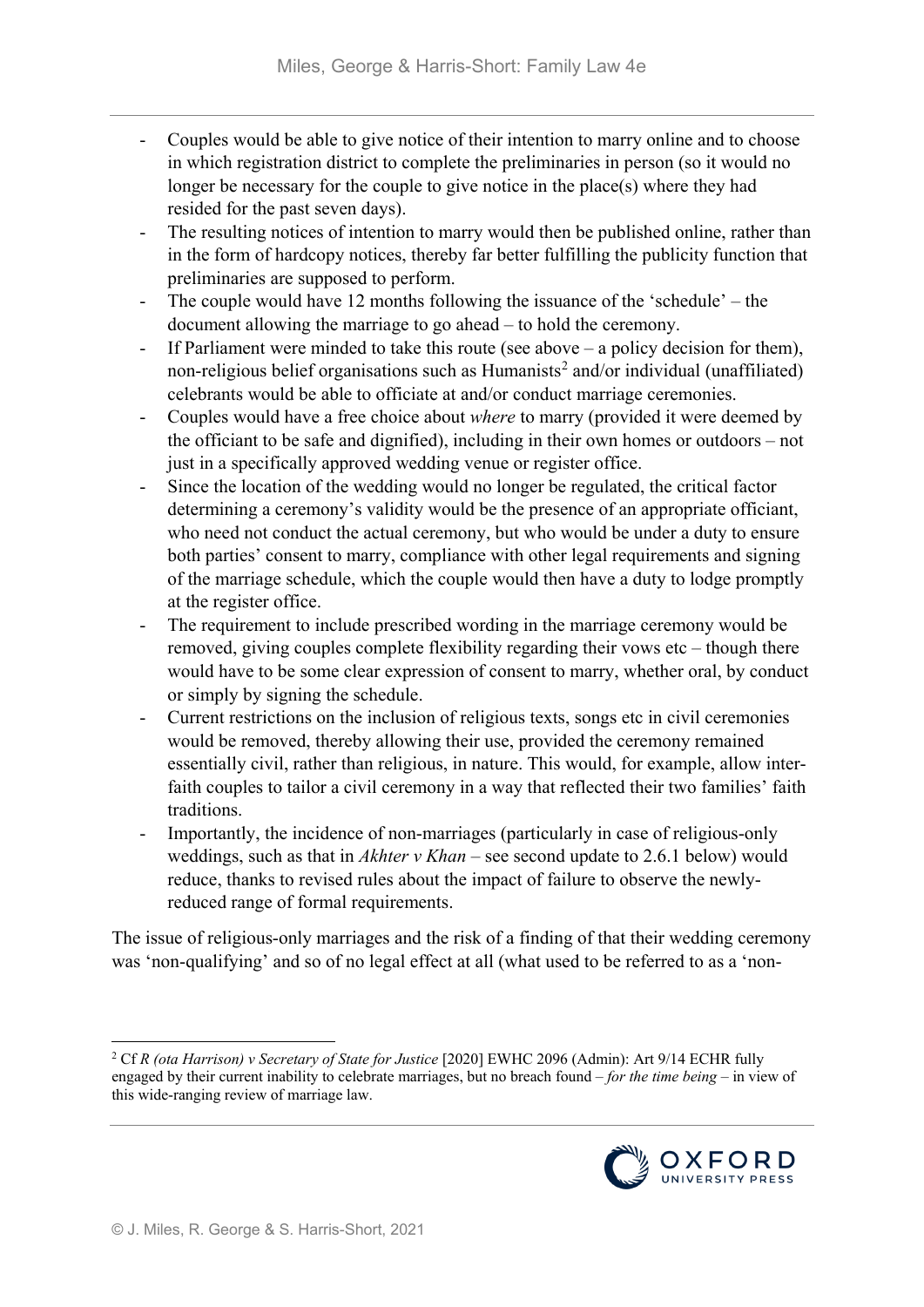marriage') is explored extensively in chapter 10 of the Consultation Paper (from para 10.171). In its summary document, the Commission said this:

#### **Law Commission,** *Getting Married: A Summary of the Weddings Law Consultation Paper* (London: 2020), 34-5

Our provisional proposals will make it easier for religious weddings to comply with the legal requirements.

- A religious wedding will not need to take place in a place of worship that is registered for weddings, enabling couples to have a legally binding wedding at a venue that is meaningful to them and their faith.
- There will be no prescribed words that have to be included in a ceremony, enabling couples to have a legally binding ceremony which reflects the traditions in their faith.

Our provisional proposals also seek to reduce the circumstances in which couples find themselves in a marriage which has no legal effect.

- A marriage will be valid if the couple give notice and consent to be married in the presence of an officiant, or a person whom at least one of them believes to be an officiant.
- A marriage will be void (rather than non-qualifying) if the couple do not give notice but still consent to be married in the presence of an officiant, or a person whom at least one of them believes to be an officiant.

…

However, we do not think that our project is able to solve this issue entirely. Our project is limited to considering the law governing weddings. Hardship can arise in a religious-only marriage when the couple has celebrated their relationship according to religious rites, even when both knew that the ceremony would not be legally recognised. But ultimately the unfairness and hardship does not result from the ceremony. It arises from the couple's ensuing relationship (and the fact that the couple did not enter into a legally recognised marriage at a later date). We agree that a legal remedy would be appropriate in these cases. However, the need for a remedy derives from what has happened during the relationship, rather than from the ceremony itself, and so falls outside the scope of what can be achieved by reform to weddings law.

Religious-only weddings are a specific instance of a wider difficulty that arises at the end of a relationship between a couple who were never married in the eyes of the law. Ultimately, we do not think that couples who have had a religious ceremony can be treated differently at the end of their relationship from couples who have had a non-religious, non-legally recognised ceremony, or who have had no ceremony at all. We consider that the correct approach to such cases is to focus on the consequences of the relationship coming to an end, rather than on the ceremony.

Reform of the law relating to cohabitation would be able to ensure protection of those whose religious ceremonies have no legal consequences, as well as those who have had a non-religious ceremony with no legal consequences or have not had any ceremony at all. We draw attention to our earlier proposals for such reform.

Those are the recommendations that we discuss in chapter 7 of the main text, at 7.6, which successive governments have shown no inclination to implement.

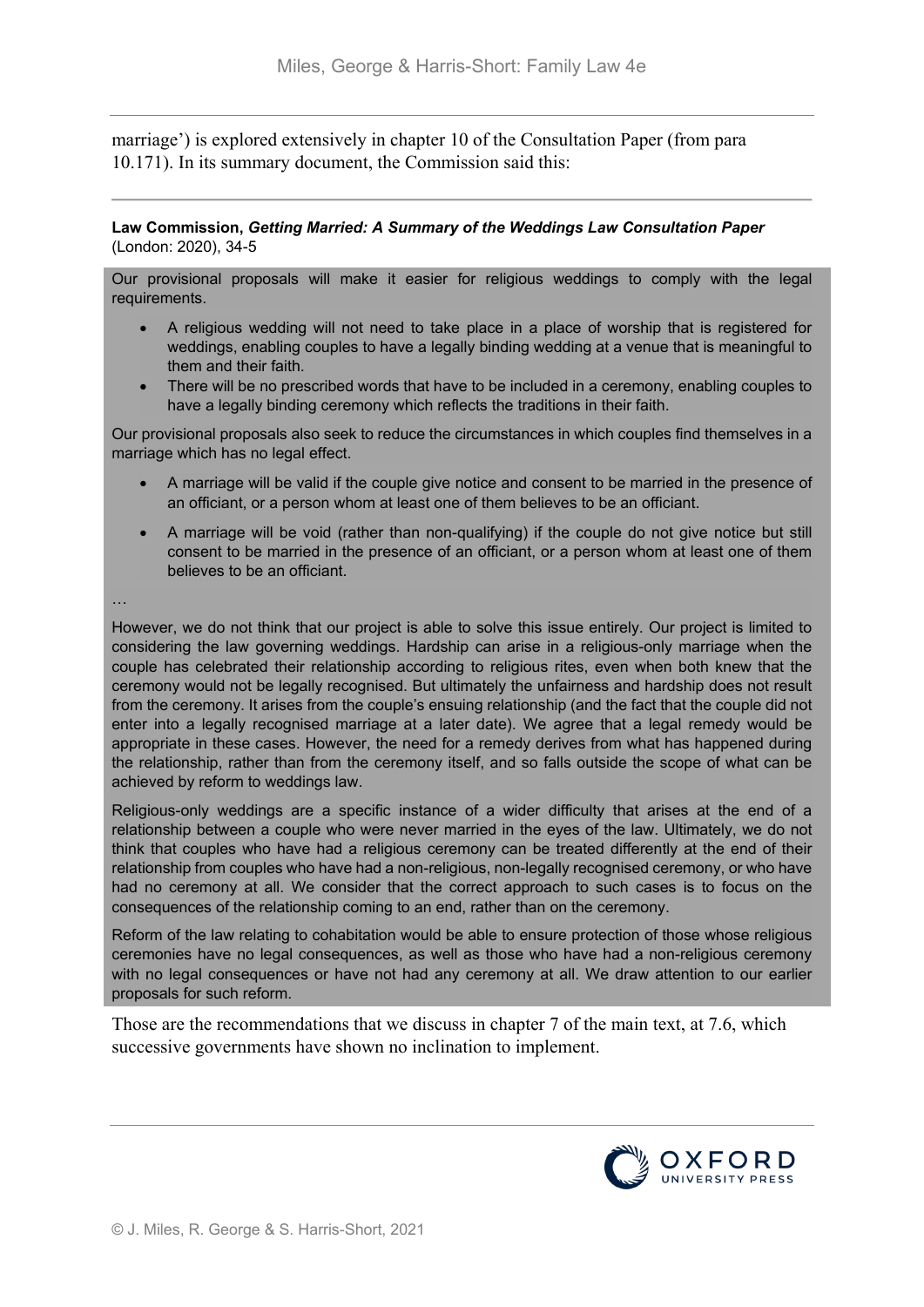# **2.6.1: The advent of mixed-sex civil partnership, and the question of conversion to (and from) civil partnership**

On pages 66-67 of the main text, we noted the passage of the [Civil Partnerships, Marriages](http://www.legislation.gov.uk/ukpga/2019/12/contents/enacted)  [and Deaths \(Registration etc\) Act 2019,](http://www.legislation.gov.uk/ukpga/2019/12/contents/enacted) a Private Member's Bill that passed with Government support. The Act achieves mixed-sex civil partnership effectively but indirectly – section 2 imposes an obligation on Government to implement mixed-sex civil partnership by way of statutory instrument amending the Civil Partnership Act 2004, to take effect no later than 31 December 2019. The [required regulations](http://www.legislation.gov.uk/uksi/2019/1458/made)<sup>[3](#page-4-0)</sup> were passed in November 2019, and the first mixed-sex civil partnership registrations duly took place on New Year's Eve, amongst them [Steinfeld and Keidan themselves.](https://www.theguardian.com/uk-news/2019/dec/31/couple-who-won-battle-to-open-up-civil-unions-register-partnership) Much like the advent of same-sex marriage, the key legal change was effected by very simple statutory drafting:

- deleting "of the same sex" from s 1(1) of the Civil Partnership Act 2004; and
- deleting "(a) they are not of the same sex," in the grounds for eligibility (and so of grounds making a purported CP void) set out in s 3.

In line with earlier [Government proposals:](https://www.gov.uk/government/consultations/civil-partnerships-next-steps-and-consultation-on-conversion)

- the adultery 'fact' is not available for mixed-sex civil partnership dissolution, thus adopting the position of civil partnership law, rather than mixed-sex marriage law; though, of course, from autumn 2021 it will be all change when the new divorce law comes into force (see update to chapter 3)
- similarly, the voidable grounds relating to lack of consummation and the respondent's venereal disease will not be available between mixed-sex civil partners
- where one party to a same-sex civil partnership acquires a gender recognition certificate rendering the relationship mixed-sex, the couple will be able (with the other party's consent) to remain in that civil partnership. It is therefore no longer the case (as it was before – see pp 67 and 95 of the main text), that both parties to a (same-sex) civil partnership would need to change gender at the same time in order to remain in their civil partnership, or that a civil partnership must be annulled before a full gender recognition certificate can be issued.<sup>[4](#page-4-1)</sup>

The regulations also deal with religious organizations' involvement in the creation of mixedsex civil partnership; implications for the law of parentage; implications for various financial entitlements (such as state and other pensions); and recognition of overseas unions as civil partnerships.

The [Government's paper](https://www.gov.uk/government/consultations/civil-partnerships-next-steps-and-consultation-on-conversion) also set out its thinking about the issue of conversion, a topic on which the Act allows – but does not compel – the making of regulations. As at September 2020, over a year since the consultation closed, the Government has not published any response to the consultation on this issue. It is currently possible for same-sex civil partners



<span id="page-4-0"></span> <sup>3</sup> The Civil Partnership (Opposite-sex Couples) Regulations 2019, SI 2019/1458.

<span id="page-4-1"></span><sup>4</sup> See reg 23 et seq, ibid, for the relevant changes here.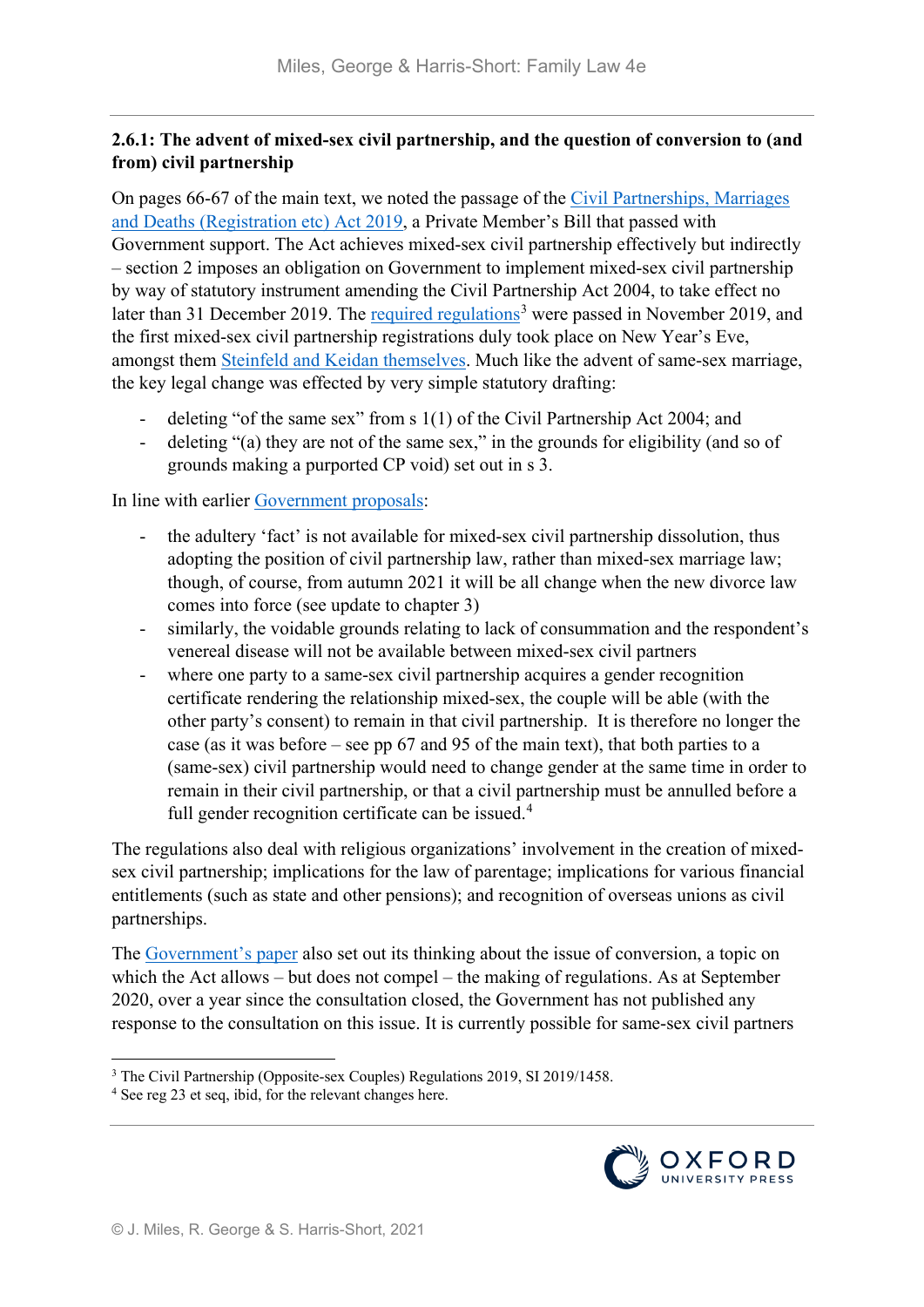to convert their relationship to marriage, and that position has been preserved for the time being by amendment to s 9 of the Marriage (Same Sex Couples) Act 2013, which makes clear now that only same-sex civil partners can convert a civil partnership to a marriage.<sup>[5](#page-5-0)</sup> This conversion facility, which has no time-limit on it, was created when same-sex marriage was introduced in order to allow couples who had been denied access to marriage the opportunity simply to 'upgrade' their existing relationship to marriage at minimal (administrative) cost. The question now arises whether mixed-sex couples already married should be permitted to change their relationship to one of civil partnership, on the basis that they too have been denied access to a relationship form that they would have preferred to adopt.

The Government stated in its consultation paper that it was (then) minded to introduce this, but on a time-limited basis: i.e. *all* couples (mixed- or same-sex) would have a particular window of time in which to effect further conversions, and then the conversion route would be closed (no particular period of time is suggested, but presumably it would be little more than a couple of years or so). The Government justified this position on the basis of the rationale set out above: i.e. to give couples previously denied something a chance to get it with minimal fuss, all as yet non-formalized couples henceforth being able to take their pick between marriage and civil partnership from the outset.

The Government gave the following reasons for rejecting a longer-term/indefinite conversion right:

- that an indefinite scheme would entail 'long-term administrative complexity, uncertainty and confusion about the status of a couple's relationship and their rights'
- that indefinite conversion rights would 'risk blurring the distinction between marriage and civil partnership'
- that it does not want to 'encourage concepts of "trading up" or swapping one relationship for another'
- and that it would 'undermin[e] the seriousness of the decision taken to enter a particular form of relationship', in the new circumstances where all couples will have a choice about which type of relationship to formalize, to permit a later conversion.

It is not clear that these are strong arguments in themselves, or that they outweigh the disadvantages that a lack of indefinite conversion rights would impose on some couples. For example, consider the following cases:

- a mixed-sex marriage couple in which one party obtains a gender recognition certificate such that their relationship is now same-sex. Suppose that the couple wish to stay together, but for religious reasons no longer wish to be married and would rather now have a civil partnership
- a couple in a civil partnership undergo a religious conversion or have some other personal reason for now wishing to be married to one another



<span id="page-5-0"></span> <sup>5</sup> See reg 37, ibid.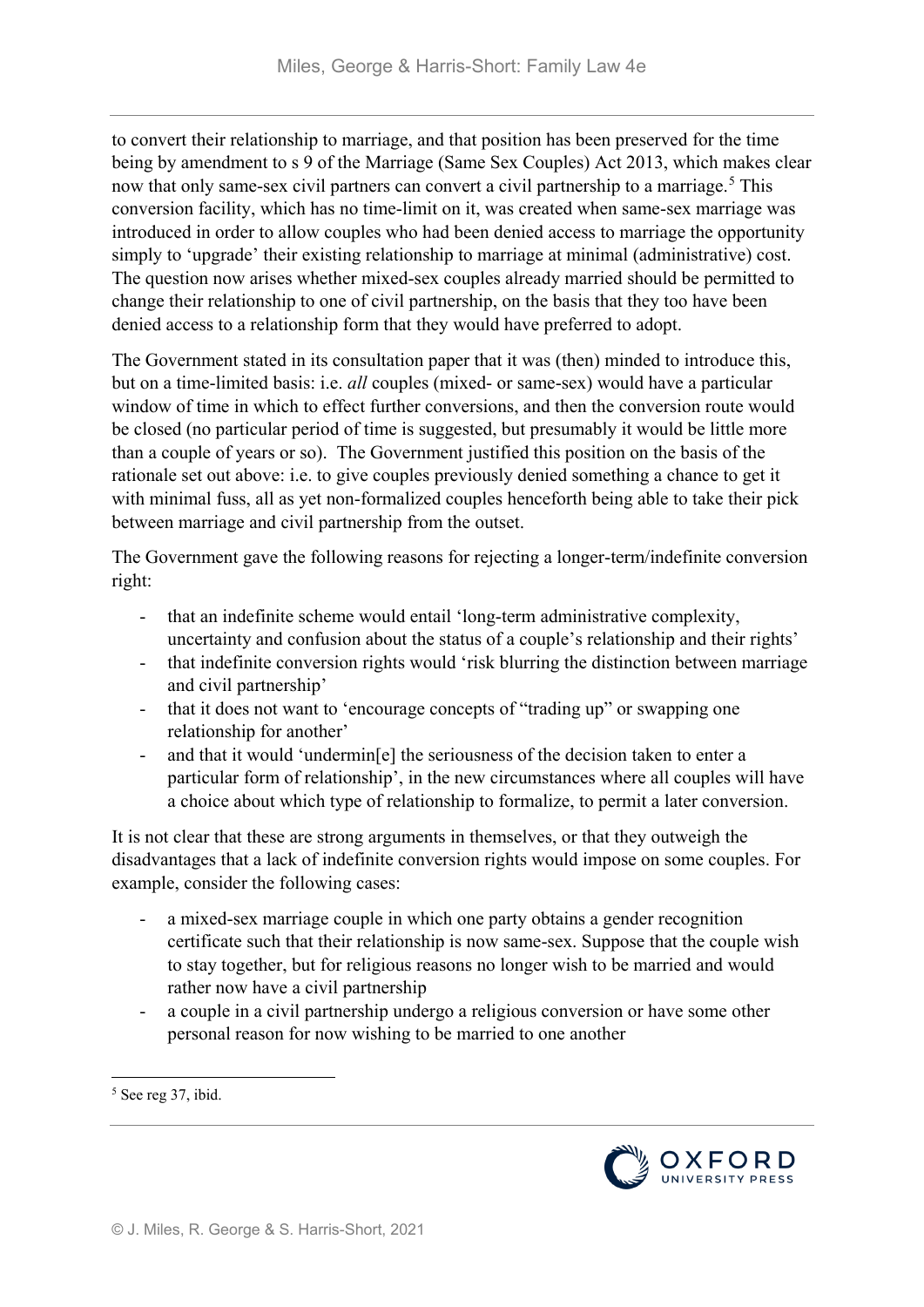a couple in a civil partnership are moving overseas to a jurisdiction that will not recognize the partnership but would recognize a marriage.

Only the last of these examples is considered in the Government's paper, dismissed quickly on the basis that the 'principal concern is to address an inequality in this country, rather than account for the treatment of those relationships in other countries'. That seems unnecessarily unhelpful to citizens of this country who need or wish to move overseas. As to the first two examples, it is not clear how the seriousness of the parties' original, carefully considered commitment is in any sense undermined by the law responding to their changed circumstances – whether those circumstances be ones of legal status or simply personal development. The idea that this would encourage 'trading up' interestingly implies some sense of one relationship form being superior over the other. But as the *Steinfeld and Keidan*  litigation made clear, any such sense of 'superiority' cuts both ways, depending on one's perspective – whether religious individuals continue to view marriage as the gold standard, or those ideologically opposed to marriage as patriarchal consider civil partnership to be the more modern, equal relationship form. Since we are accommodating the latter view by extending civil partnership to mixed-sex couples, just as we accommodated the view that same-sex couples should be permitted to marry, and since one's ideological views – or the condition of one's relationships – are not static over the life-course, why not accommodate this in law by permitting an ongoing right to convert in either direction? Indeed, that would surely sustain, rather than blur, the distinction between the two institutions.

The Government's response to consultation is awaited.

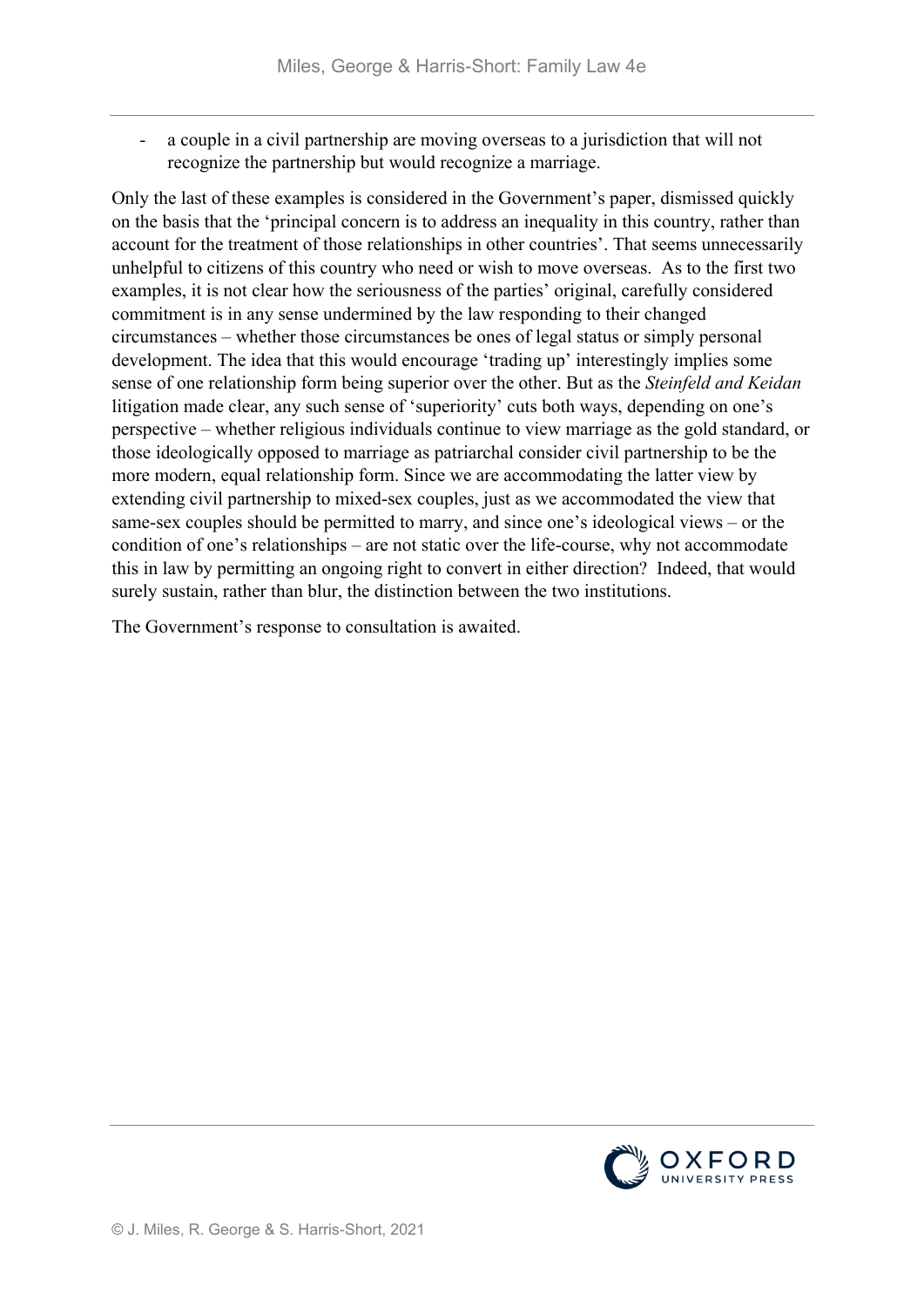### **2.6.1: Non-marriages: 'non-qualifying ceremonies' – order restored to the law by** *HM Attorney-General v Akhter, Khan and ors* **[2020] EWCA Civ 122; but reform still needed**

On pages 79-80 of the main text, we discuss the case of *Akhter v Khan*. The first instance judge had, rather surprisingly, found a void marriage between a couple who had gone through a purely religious marriage ceremony that, as they both knew, was legally ineffective to create a valid marriage in English law where the 'husband' had reneged on the agreement to have a later civil marriage. The decision caused consternation in many legal circles, appearing to depart from consistent case law that would clearly have classed this as a nonmarriage. Indeed, given the parties' full legal awareness of what they were (and were not) doing, this was not one of those very 'hard' cases in which one might feel compelled to rescue a party or parties who, in good faith, had honestly believed that they were validly married. The decision was appealed by the Attorney-General and duly overturned by the Court of Appeal, restoring orthodoxy to this area of law. The Court rejected both the judge's interpretation of the key statutes (the Marriage Act 1949, to which the MCA 1973, s 11(a) refers) and the human rights arguments<sup>[6](#page-7-0)</sup> that the judge had prayed in aid of his position. And dismissed the novel arguments presented before it, in particular by intervenors in the case (neither Akhter nor Khan themselves taking any part in the appeal).

#### *HM Attorney-General v Akhter, Khan and ors* **[2020] EWCA Civ 122**

#### **JUDGMENT OF THE COURT:**

9. A person's marital status is important for them and for the state. The status of marriage creates a variety of rights and obligations. It is that status alone, derived from a valid ceremony of marriage, which creates these specific rights and obligations and not any other form of relationship.[7](#page-7-1) It is, therefore, of considerable importance that when parties decide to marry in England and Wales … they, and the state, know whether what they have done creates a marriage which is recognised as legally valid. If they might not have done so, they risk being unable to participate in and benefit from the rights given to a married person.

10. The answer to the question of whether a person is recognised by the state as being validly married should be capable of being easily ascertained. Certainty as to the existence of a marriage is in the interests of the parties to a ceremony and of the state. Indeed, it could be said that the main purpose of the regulatory framework …, since it was first established over 250 years ago, has been to make this easily ascertainable and, thereby to provide certainty. …

The Court analysed the relevant legislation and the case law concerning 'non-marriage', and concluded:

60. It would not, [given the authorities], appear to be open to us to decide … that the concept of nonmarriage should be confined to situations where there was "clearly no intention for any form of marital relationship to be created".



<span id="page-7-0"></span> <sup>6</sup> See [2020] EWCA Civ 122, from [67].

<span id="page-7-1"></span><sup>7</sup> Save in so far as civil partnership does so.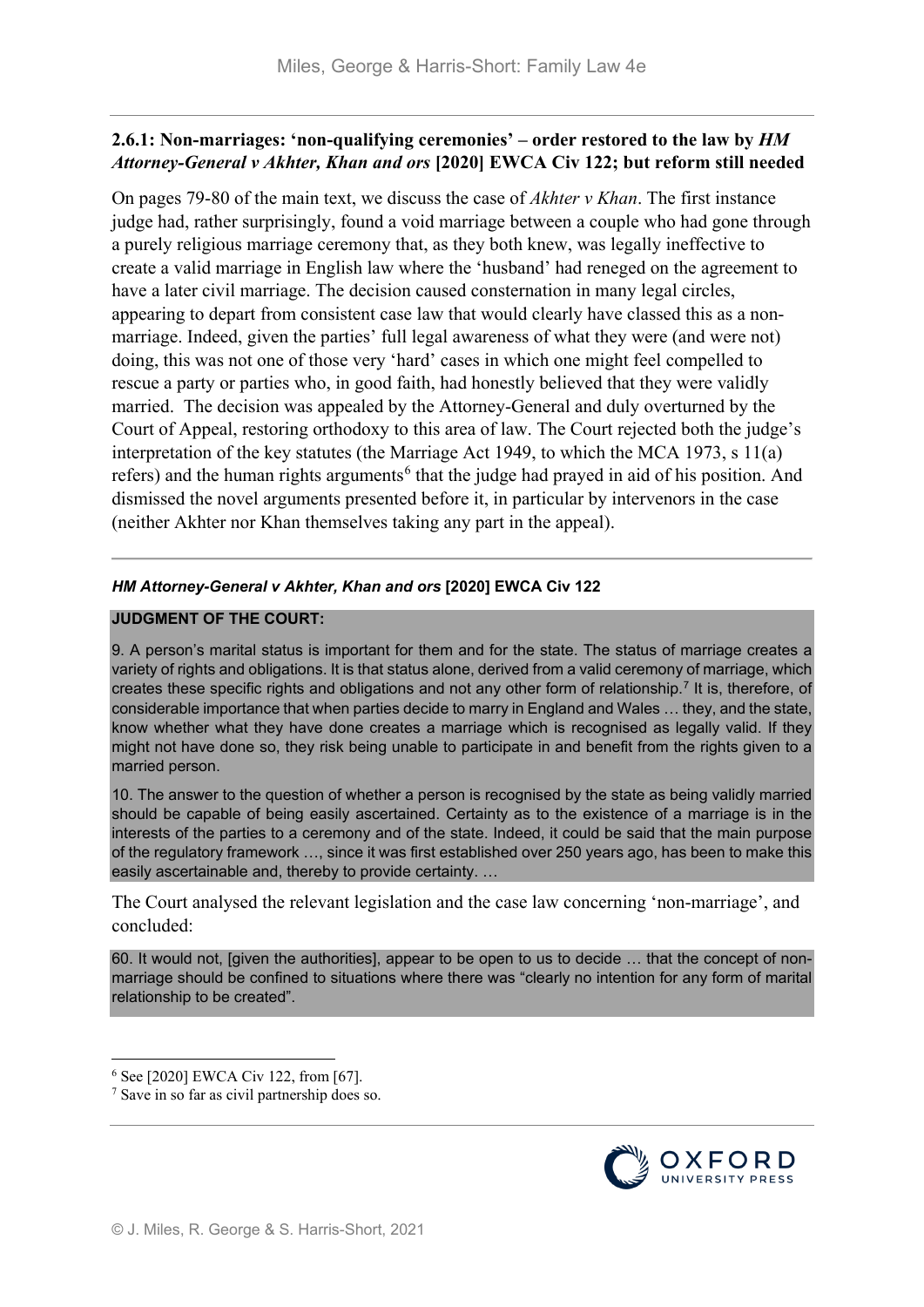61. Even if this was open to us, however, it seems to us that to accept this submission would be to open up a path which would create very considerable difficulties, similar to those which the regulatory system first introduced in 1753 has been designed to prevent.

62. The present case concerns a religious ceremony and [the submission of counsel for an intervening NGO, Southall Black Sisters] would seem to require that all religious ceremonies, whenever and however performed, should be brought within the scope of the 1949 Act. That would clearly not be an acceptable dividing line especially as a marriage solemnized in approved premises can take any form (other than a religious service) the parties choose. It would then, equally, be questioned by why such [non-religious] ceremony wherever performed should not also be included within the scope of the 1949 Act. It would clearly not be acceptable to exclude such ceremonies and to give them a different legal effect to a religious ceremony for that reason alone. The current legal position has been neatly summarised [by the Law Commission], namely that: "Faced with the prospect of effectively deregulating marriage … the courts developed the concept of the 'non-marriage'".

63. We would, therefore, have concluded that, to prevent the regulatory system being fundamentally undermined and in a manner which would be contrary to the need for certainty in the interests of the parties and in the public interest, we would have decided that there are some ceremonies of marriage which do not create even void marriages. In summary, in some cases the extent of non-compliance with the formal requirements stipulated under the 1949 Act means that the manner in which the marriage has been "solemnized" (to use the word from the 1949 Act0…), is such that the parties have not intermarried *under* the provisions of Part II or, when relevant, *according* to the rites of the Church of England.

64…. [H]owever, we agree with observations that have been made about the unsatisfactory nature of the expression "non-marriage". We consider that the focus should be on the ceremony and would propose that they should be called a "non-qualifying ceremony" to signify that they are outside the scope of both the 1949 and 1973 Acts.

However, whilst it was clear that the *purely* religious ceremony that Nasreen Akhter and Mohammad Shabaz Khan underwent was non-qualifying, $8$  the Court did not feel able to say what deficiencies would and would not yield that outcome:

66. … [W]e doubt whether it is possible or, indeed, sensible, to seek to delineate when the cumulative effect of the failure to comply with the required formalities will result in a non-qualifying ceremony and when it will result in a void marriage. Rather, we would suggest that the focus of the parties who want to marry and of those officiating at a ceremony of marriage, should be on complying with the required formalities so that they can be confident that they have contracted a valid marriage. …[A]lthough there may be ceremonies … where the cumulative effect of compliance with the required formalities is to create a valid or, alternatively, a void marriage, we would not want to encourage parties who want to marry to rely on such partially compliant ceremonies because the outcome will, inevitably, be uncertain.

There is clearly a strong case for reform of marriage law, the case for which is set out at page 65 of the main text and [in the Law Commission's weddings project documentation.](https://www.lawcom.gov.uk/project/weddings/) But for now, the onus is now very much on community and religious leaders of non-Anglican couples wishing to contract a marriage that is both compliant with their faith *and* legally valid in English law to take the steps currently provided by the Marriage Act 1949 to secure that outcome.

<span id="page-8-0"></span>8 See [2020] EWCA Civ 122, from [122].